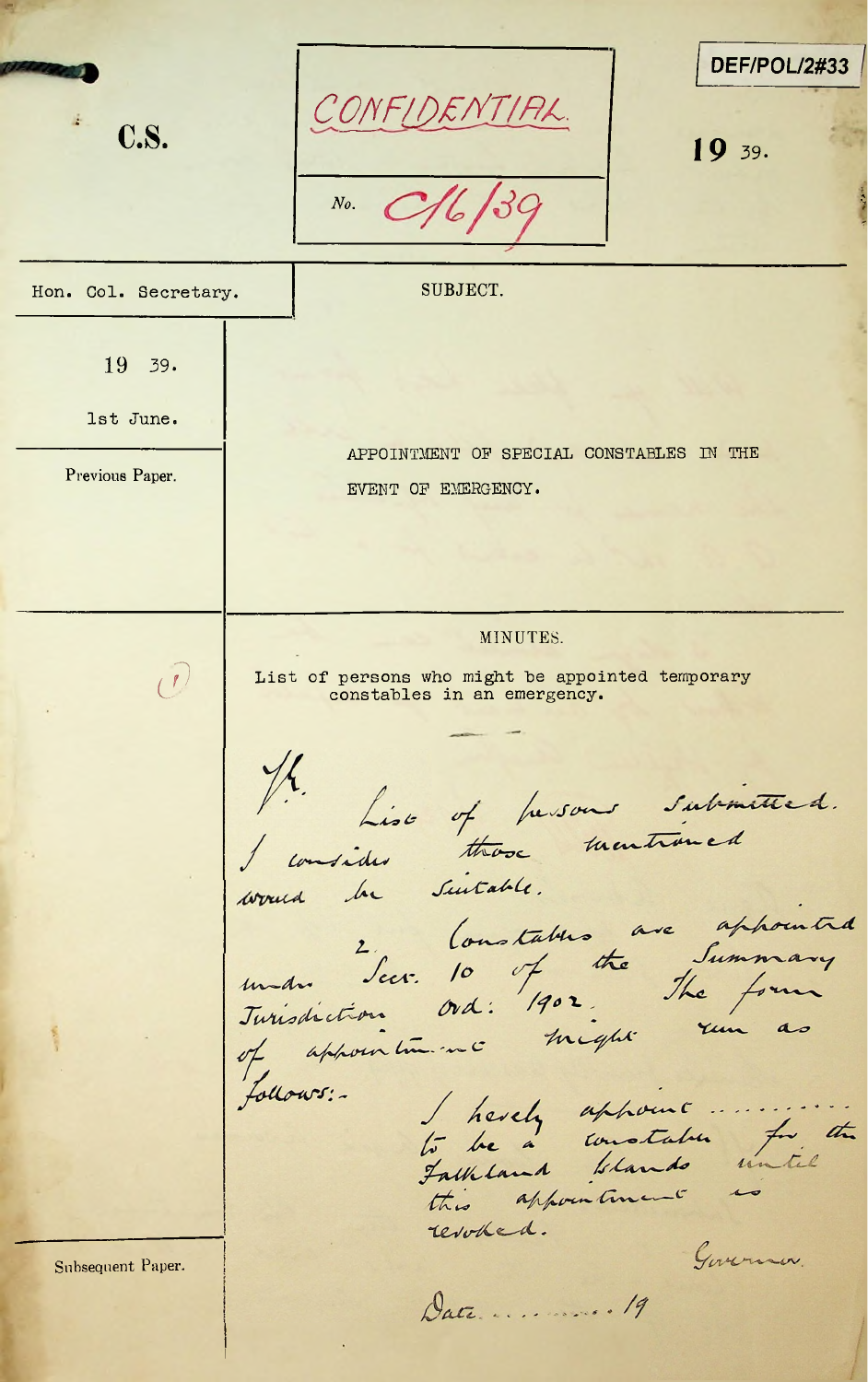3. Ouly 6 showed constation armilets are available. We can Induce for a further two doyer I the mail a leterrach for them. hut  $1.6.99$ Will you please have former hade out and files in with the names for my synchine<br>Q. Q. oh! be asked for a test  $abw$ . 3 dozen amelité can be orders by air wait for despetch by Hypland Chiefler  $7141$  1/6/20 Agric Adviser. lise please. par par up a mess,  $1.6.99$ Scinuts from Ag. Adviser of 1/6/39.  $2 - 3$ . JE Lise from Agric Adorser Sahmitted. course 2 Perhaps the Ch. Constatuer<br>Course Su the lists and Select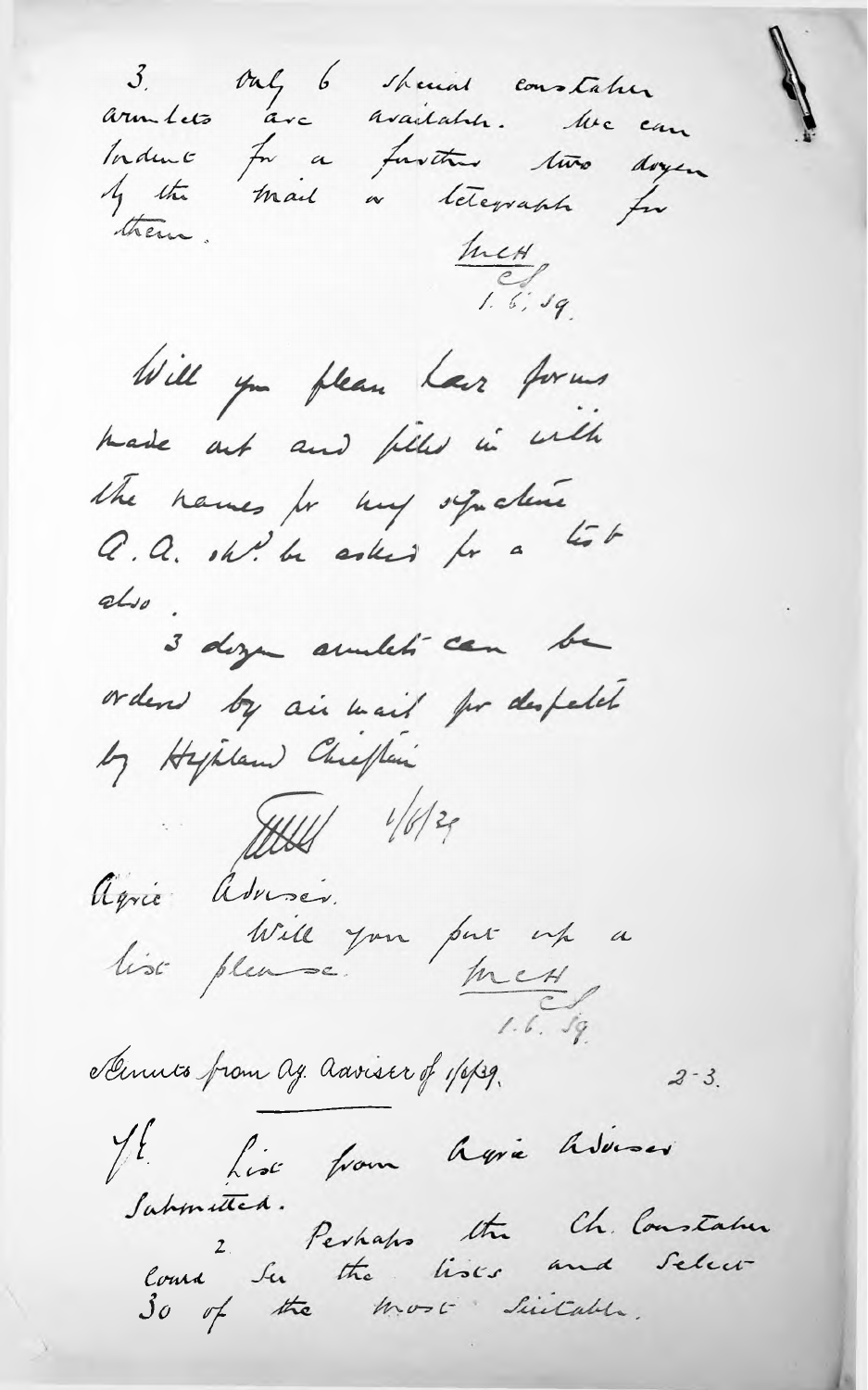Confederatial

 $C.S.O.$  No  $C/L/39$ 

Inside Minute Paper.

 $\frac{1}{2}$ 

 $Sheet\ N0$ ......... The armlets will be wdered by any mail in the appropriate Indens file. In cH  $1.6.39$ as you suffert HHH 4/6/34 Ch. Constable. Please pirch from the two hits herein so persons your consider would be Sentate = hurt  $2.6.97$ 3 Simila from Ch. Constable of 2/0/39. La Louis of appointment M.<br>Lorms submitted Lor prative. Met.<br>Signed. They should be Keeph Signature. in the safe . In Wei himself and do he! Eas hun  $1444$  14/6  $29/7$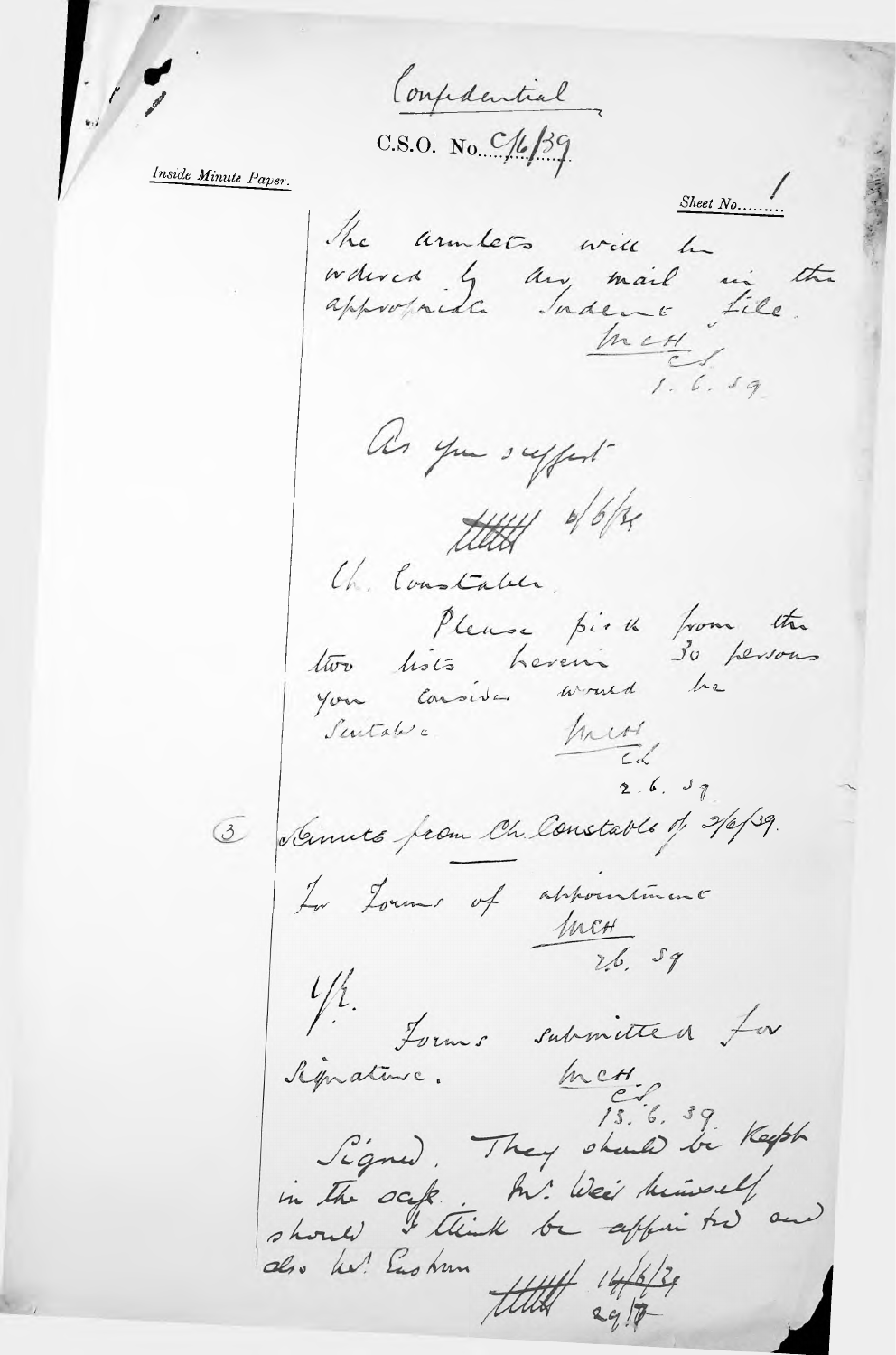Forms of appointment places<br>Ed. safe. hv.H.  $\overline{m}$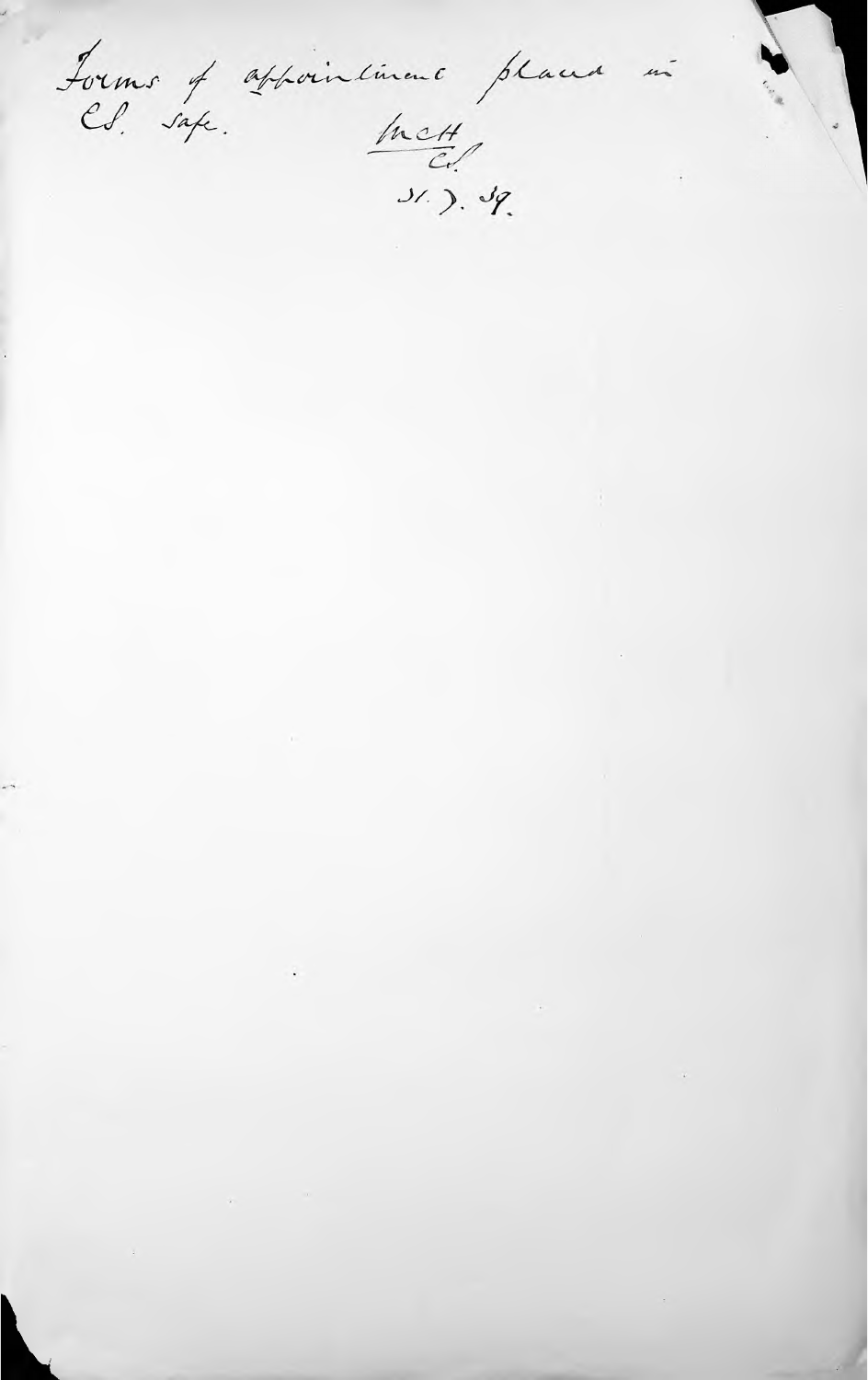Nancs of harons who maybe be appointed temporary constables mi am emergency. Contra Stephen acausage (Gove)  $\prime$ Jydney Shannon-2 Clavence Evans (Gove) Compan ten  $J_{\cdot}$ You gar John Barnes 4 John Byst Electric Dept.  $5^\circ$ I Lee<br>John B. Browning Lyra: Dept b  $=$  de  $=$  $\sum$  $(1/4.4)$ K.J. McPhee. Lovyman  $\mathscr{E}$ Sidney Summers (Gar)  $\widetilde{q}$ . Pari ter  $\sqrt{\rho}$ Michelpre E.V. Dixon  $1/3$ Alese Shackel  $\overline{\phantom{a}}$  $/2$ ,  $(500)$ Carpenter 13 bone Herr- 14 Rubened Walling Longuean  $\frac{1}{2}$ Louis Grand Labourn 16. Foreman 18. h. H. Hills  $\overline{a}$ Labourer 19. E. S. Gleand  $\dddot{v}$ R. L. Bonner  $1/20$ .  $\overline{ }$ R. Hutchmason  $-21$ P. Sadles Smeth (Gover)  $21$  $(Mu)$ W. J. Halleday  $23$ Il Gleader  $\left(\frac{1}{2}+1\right)$  $14$ 

Lorrynian

Labourer

 $-\omega -$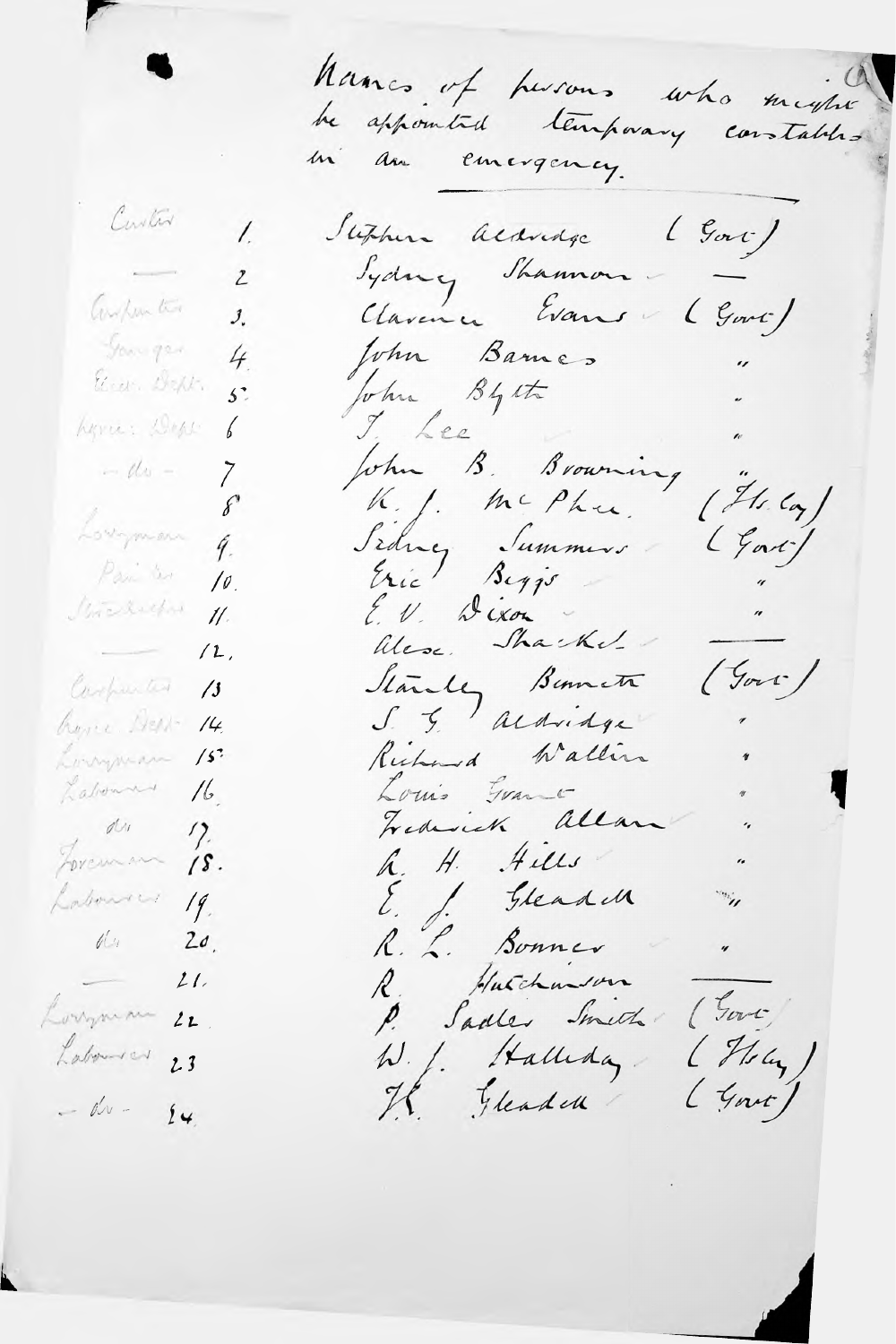Capt. A. I. Fleuret. J• B. Browning S.Aldridge E.Dixon J. S.Barnes D. Williams VJ. Browning D.Peck H. Summers I. Sedgwick ? Statehold Albert Summers G.Pallini E.Enestrom A.Anderson T.Hardy *J.*McPhee Cu (is 1 Andrez Bonner E.Aldridge X G.Perry Publican.<br>J.Pettersson on list J.Pettersson Fred Allen Mark Luxton Dennis Lehen.

 $\frac{1}{2}$ 

 $\mathcal{P}$  $\frac{1}{2}$  $(n)$ ...

j.

S. Williams<br>E. Enestrom *Lewin Lynn Desir.* Nu

 $\mathcal{N} \cup$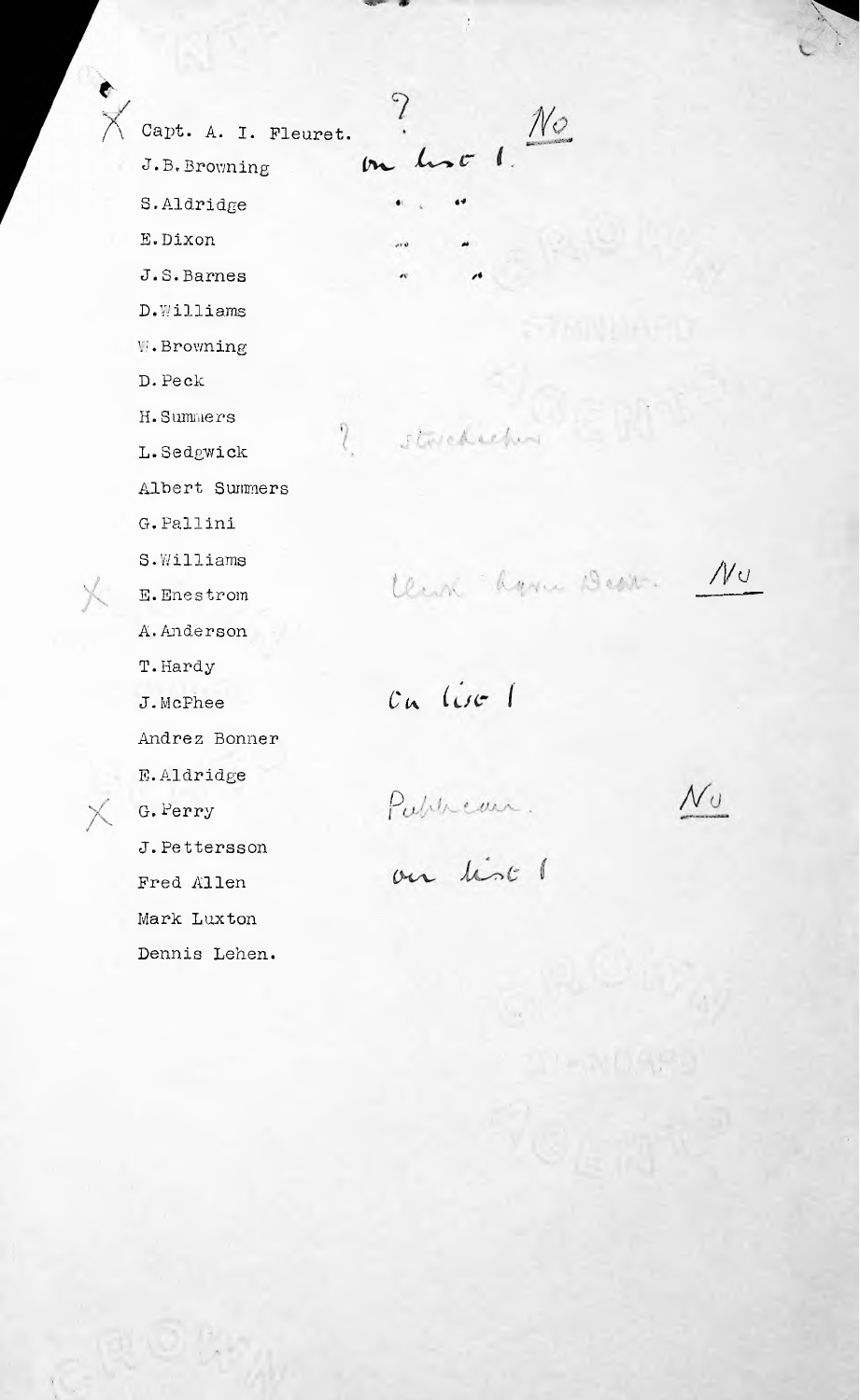| CONFII                                                                                                                |                             |
|-----------------------------------------------------------------------------------------------------------------------|-----------------------------|
| (It is requested<br>that in any refer-<br>ence to this minute.<br>the above Number<br>and the date may<br>be quoted). | MINUTE.<br>1st June, 19 39. |
| From Agricultural Adviser.                                                                                            | To<br>The Honourable,       |
|                                                                                                                       | The Colonial Secretary.     |
| Stanley, Falkland Islands.                                                                                            | Stanley.                    |

Reference to your request of 29th instant that I should supply to you a list of twenty four names of men suitable to serve if need be as special constables, I have given this matter names on the attached sheet. much careful consideration and now have the honour to submit the

Agricultural Adviser.

**1**